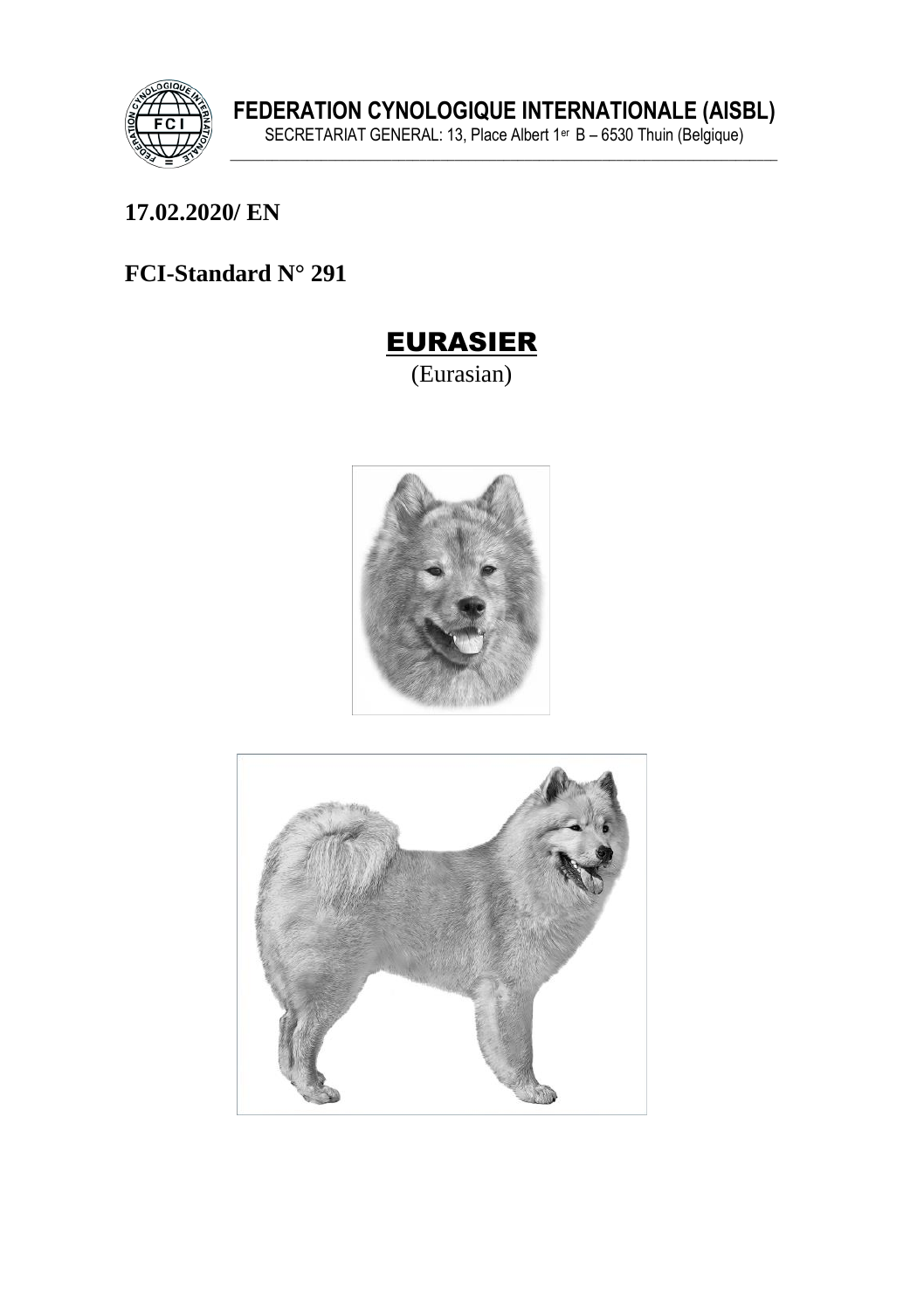**TRANSLATION**: Mrs. C. Seidler, changes & new additions, Mrs C. Bailey / Official language (DE).

**ORIGIN**: Germany.

#### **DATE OF PUBLICATION OF THE OFFICIAL VALID STANDARD**: 04/09/2019.

**UTILIZATION**: Companion dog.

| <b>FCI CLASSIFICATION:</b> | Group $5$ | Spitz and primitive type. |
|----------------------------|-----------|---------------------------|
|                            | Section 5 | Asiatic Spitz and related |
|                            |           | breeds.                   |
|                            |           | Without working trial.    |

**BRIEF HISTORICAL SUMMARY:** In 1960 a breed was evolved by crossing a Chow Chow and a Wolfspitz. This was first called « Wolf-Chow » and then, after crossing with a Samoyed, was renamed « Eurasier » (Eurasian) and recognized by the F.C.I. **The breed was founded by Julius Wipfel.**

**GENERAL APPEARANCE**: Balanced, well-constructed medium sized dog of Spitz type with prick ears and coat in varied colours. Length of coat should be such as still to reveal the body proportions. With medium bone.

**IMPORTANT PROPORTIONS**: Length of body slightly longer than height at withers. The ratio of length of muzzle and length of cranial region is almost equal.

**BEHAVIOUR / TEMPERAMENT**: Self-assured, calm, eventempered with high resistance against any provocation. Watchful and alert without being noisy. Very strongly developed link to his family**. Relaxed towards strangers and not obtrusive.**

For the full development of these qualities, the Eurasian needs constant close domestic contact with his family and understanding, yet consistent training.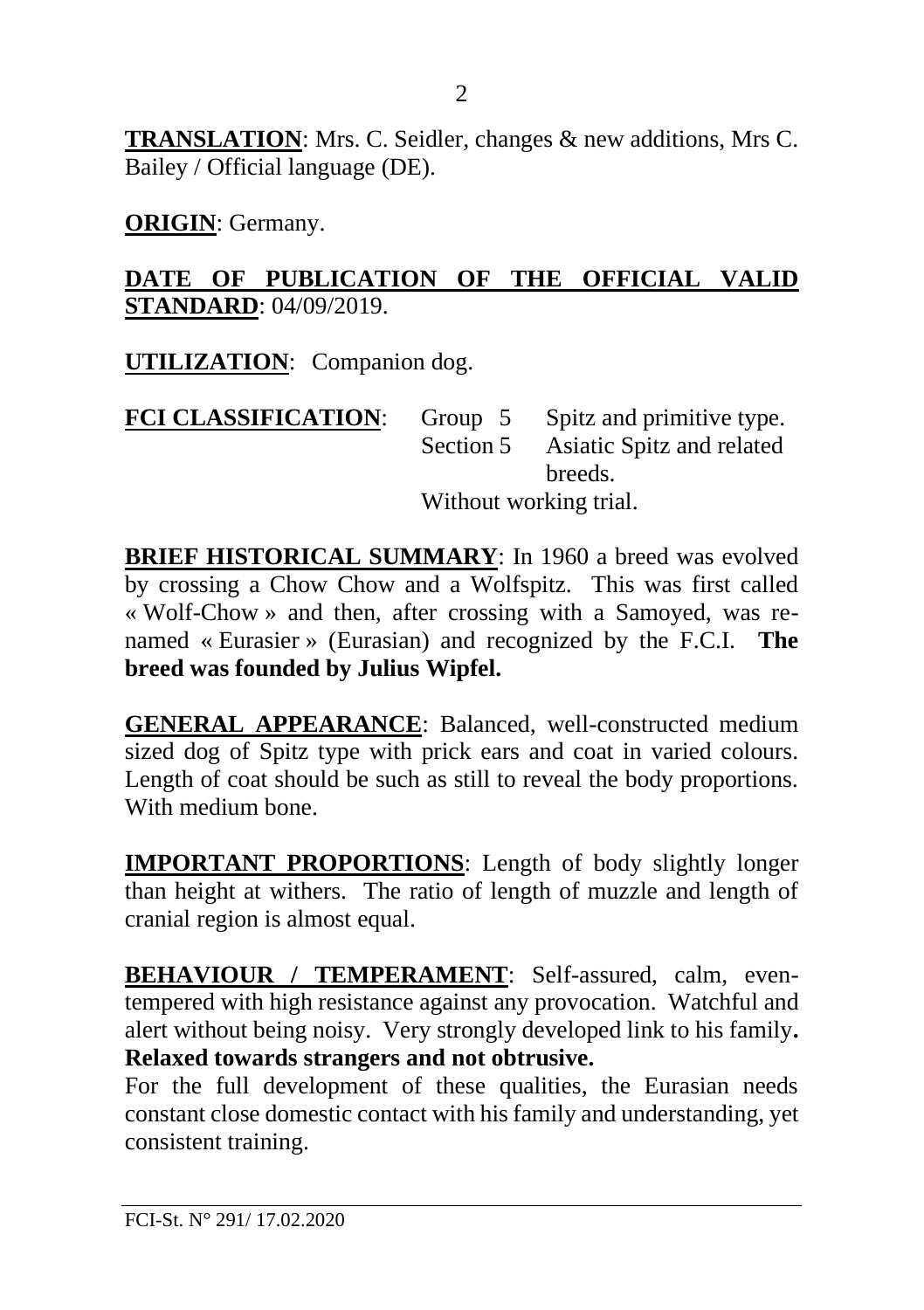**HEAD**: Balanced skull, neither too broad nor too narrow. Shape of head seen from above and in profile, wedge-shaped. Bridge of nose and skull run parallel.

CRANIAL REGION:

Skull: Flat forehead, frontal furrow and occiput well defined. Stop: Barely defined.

#### FACIAL REGION:

Nose: Medium size. Black pigmentation.

Muzzle: Balanced, neither too coarse nor too pointed, tapering towards the nose; straight bridge of nose and straight mandibles.

Lips: Edges of lips tight with black pigmentation.

Jaws/Teeth: Strong; broad in lower jaw. Strong complete set of teeth (42 teeth conforming to usual tooth formation). Bite either scissor or pincer. Upper incisors either fit closely over lower incisors or they meet. Premolars and molars set in one line without gaps. All teeth must be in vertical position to jaw.

Cheeks: Hardly pronounced.

**EYES**: Dark, medium size, not too deep set nor protruding. Lid aperture slightly slanting. Eye-rims with black pigmentation and tight fitting.

**EARS**: Set apart by about the width of the base of an ear, pricked, medium size and triangular. Tips slightly rounded. Tips of ears and centre of stop should form a nearly equilateral triangle.

**NECK**: Of medium length, in balance with general appearance, flowing transition to body; well-muscled; tight fitting skin on throat.

## **BODY**:

General appearance: Strong, not too short in body. Withers: Pronounced. Back: Firm and straight. Very well-muscled. Loin: Of good length and width, very well-muscled. Croup: **Almost straight line**. Broad and strong.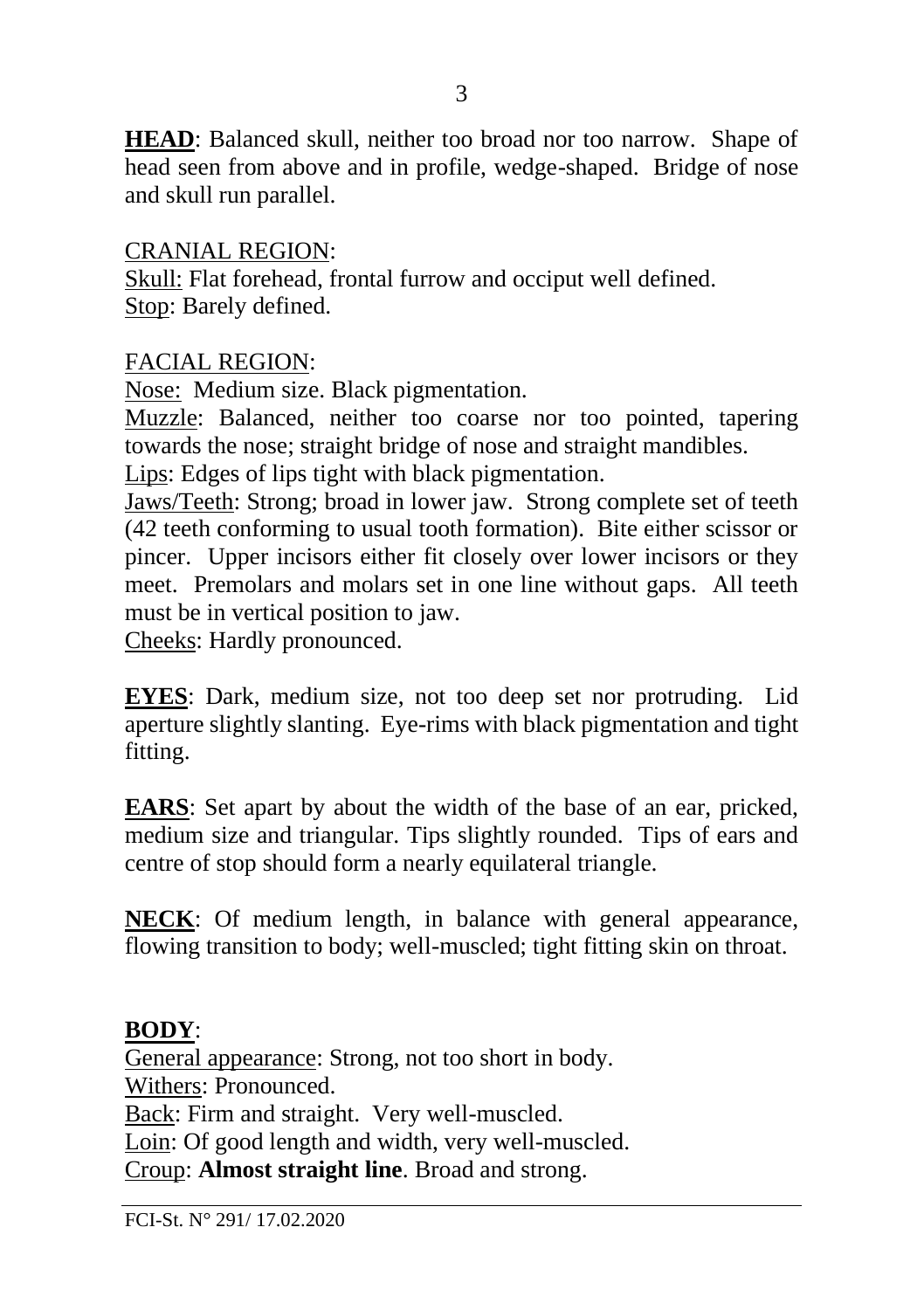Chest: Reaching to the elbows with oval shaped ribcage. Forechest well developed without being pronounced. Sternum long, reaching far back.

Underline and belly: **Slight tuck up; flanks slightly drawn in.** 

**TAIL**: **Set on high, round and firm, of good thickness, tapering towards the tip; reaching the hocks, covered with bushy hair; carried lying forward over back or bent slightly sideways or rolled up.** 

# **LIMBS**

FOREQUARTERS:

General appearance**:** Seen from front, positioned straight and parallel; seen from the side, **well** angulated; upper arm and forearm of almost equal length.

Shoulders: Well-muscled. Lying slightly slanted.

Upper arm: Medium length, well-muscled.

Elbows: Close to chest.

Forearm: Medium length, well-muscled.

Pastern: Medium length, **strong**, quite straight seen from front, seen from side, inclined slightly forward.

Forefeet: Oval; tight, moderately arched toes; strong nails with dark pigmented toenails; firm, well cushioned, black pigmented pads; thick hair between pads.

## HINDQUARTERS:

General appearance: Seen from behind, positioned straight and parallel, seen from the side **well** angulated. Upper and lower thighs are of almost equal length.

Pelvis: Slightly slanting.

Upper thigh: Medium length with strong muscle.

Stifle: Solid, **angle** not too open.

Lower thigh: Medium length, well-muscled.

Hock joint: Not set too low, turning neither in nor out, **stable, not pushing forward.**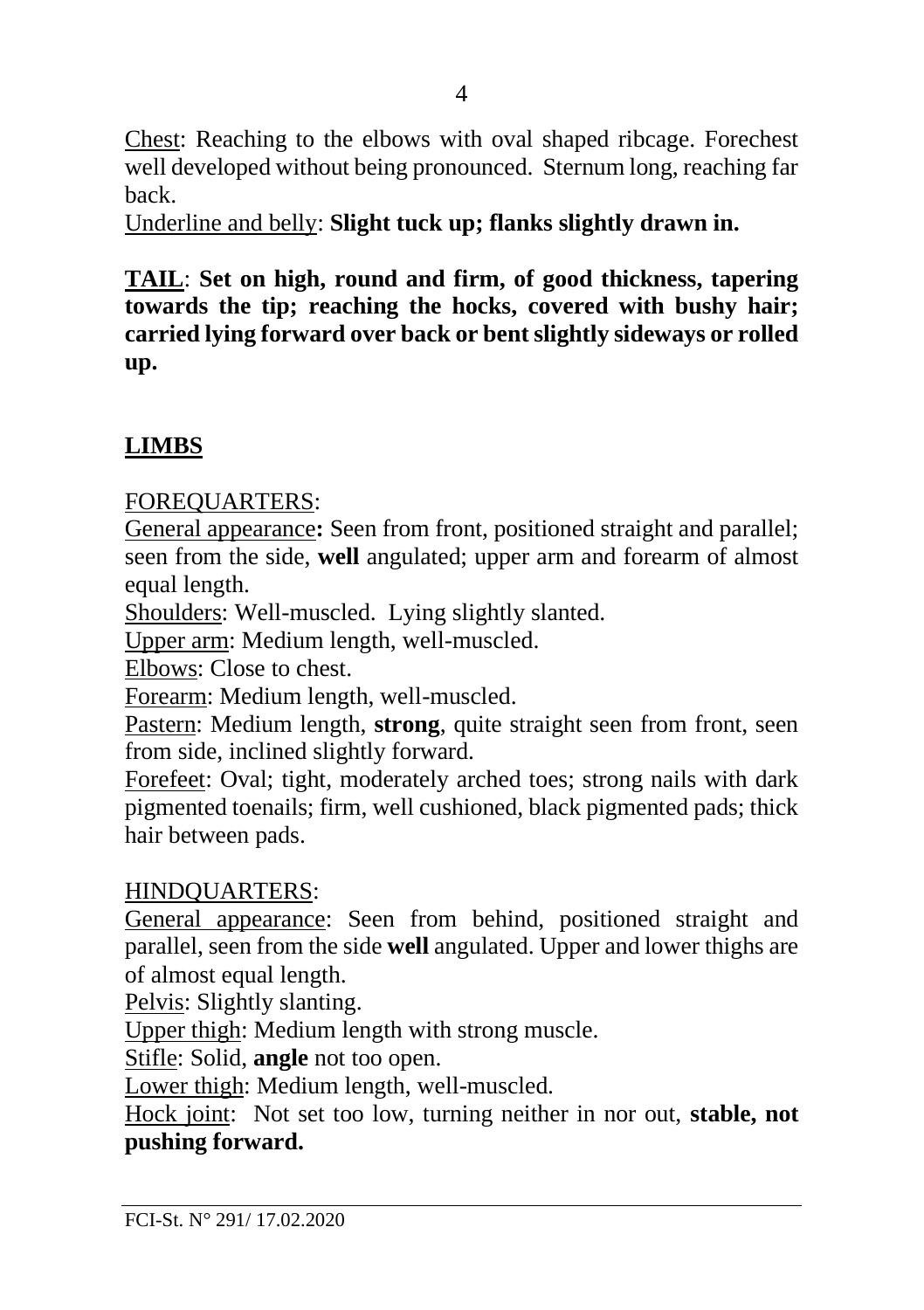Hock (Metatarsus): Good length and breadth, vertical when seen from side.

Hind feet: Oval; tight, moderately arched toes. Strong nails with dark pigmentation. Firm, well cushioned pads. Thick hair between pads.

**GAIT**: Ground covering **and harmonious with plenty of drive and good forward stride. Firm back while on the move and of good balance; fore and hindquarters moving straight, moving closer at increased speed.** 

**Preferred speed: Trot.**

**SKIN**: Tight, pigmented.

## **COAT**

Hair: All over the body thick undercoat and medium long, straight, loosely lying **guard hair**; short coat on muzzle, face, ears and front of the limbs; the tail, the back of front legs (feathers) and hind legs (breeches) are covered **with longer guard hair** on neck only moderately longer than on body, not forming a mane.

Colour: All colours and colour combinations are permitted with the exception of pure white, **piebald**.

## **SIZE AND WEIGHT**:

| Height at withers: |           |
|--------------------|-----------|
| Males:             | 52-60 cm. |
| Females:           | 48-56 cm. |

| Weight:  |             |
|----------|-------------|
| Males:   | $22-30$ kg, |
| Females: | $18-26$ kg. |

The balance of the proportions is most important but the ideals to aim for are medium height and weight.

#### **Height & weight:**

| Males:   | 56 cm/26 kg, |
|----------|--------------|
| Females: | 52 cm/22 kg. |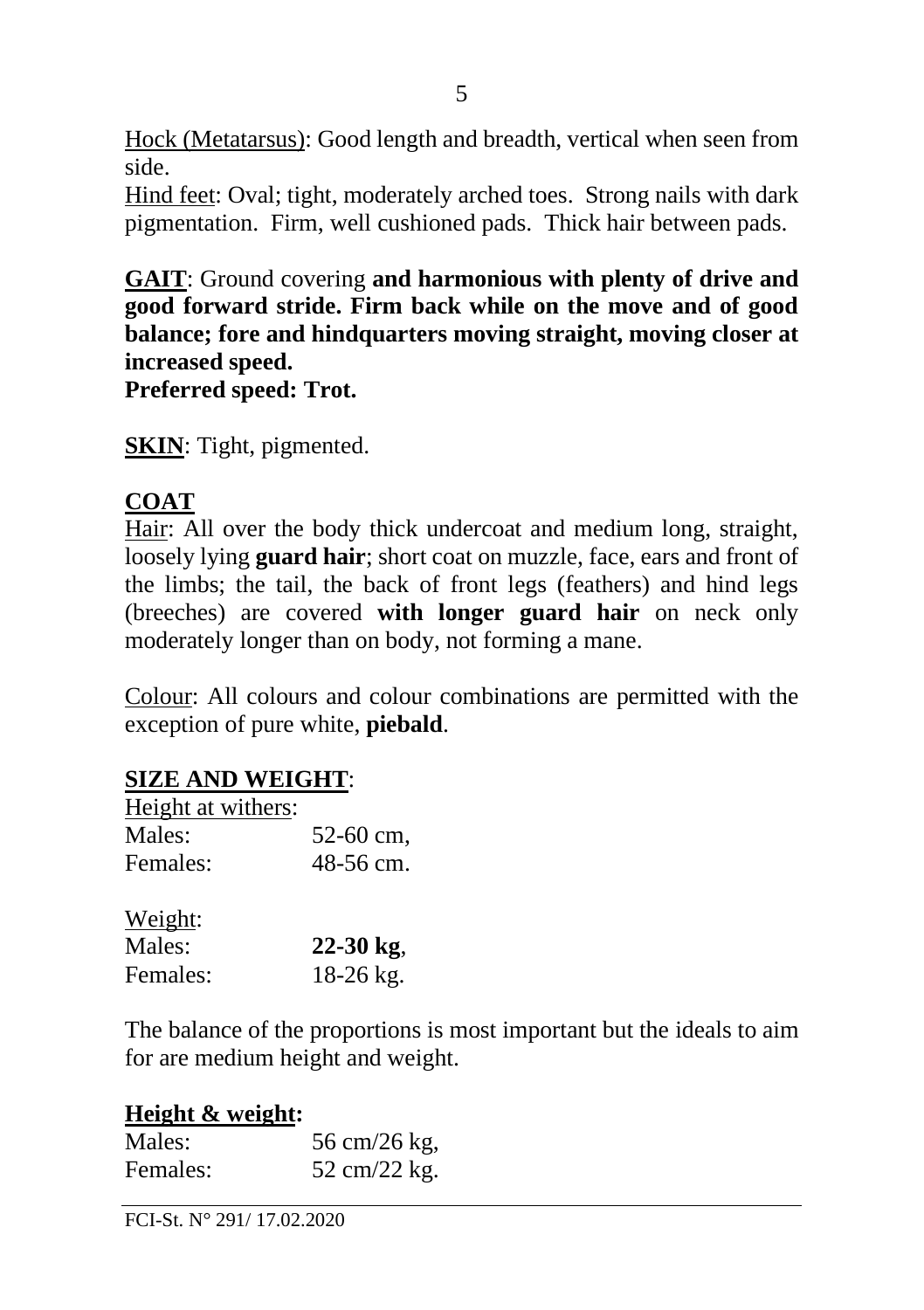**FAULTS**: Any departure from the foregoing points should be considered a fault and the seriousness with which the fault should be regarded should be in exact proportion to its degree and its effect upon the health and welfare of the dog.

## **SEVERE FAULTS:**

- **Lack of pigmentation.**
- **Strongly domed forehead, strongly domed skull.**
- **Straight hindquarters.**
- **Very weak carpal joints.**
- **Sway back and carp back.**
- **Absence of three or four P2.**
- **Absence of one or more P1 and at the same time absence of two or more P2.**
- **Tail visibly open and not lying over back.**
- **Short tail.**
- **Lack of sexual dimorphism.**

## **DISQUALIFYING FAULTS**:

- Aggressive or overly shy dogs.
- Any dog clearly showing physical or behavioural abnormalities.
- Absence of a single or several incisors or canines.
- Absence of a single or several premolars 3 or 4.
- Absence of a single or several molars 1 or 2.
- Anomalies in the bite.
- Ectropion, entropion, eyes set too deep or eyes too small.
- Semi-pricked ears, pendulous ears.
- Kinked tail.
- **Tarsal joints knuckling over.**
- **Pied colouring.**
- **Pure white.**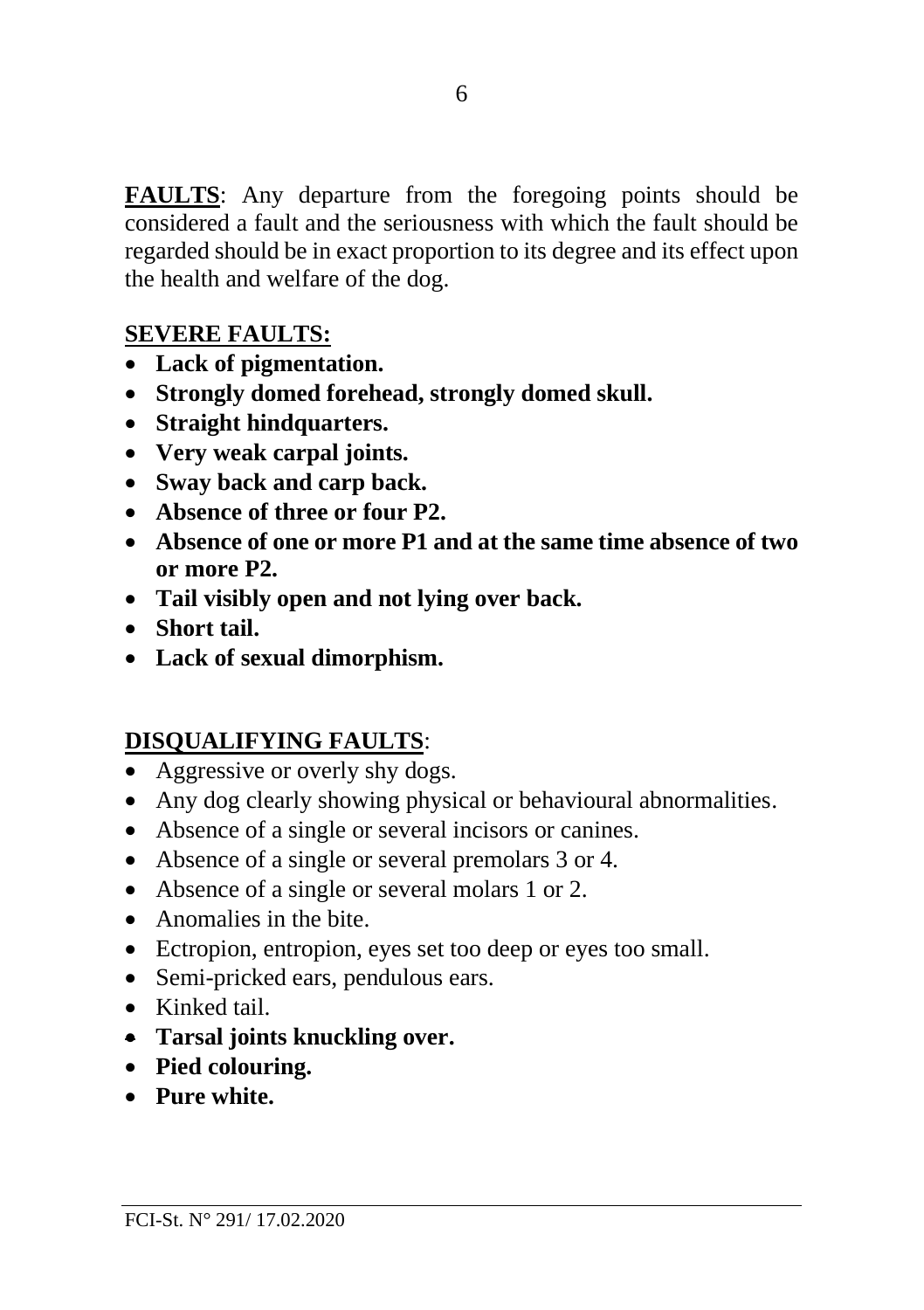## **N.B**.:

- Male animals should have two apparently normal testicles fully descended into the scrotum.
- Only functionally and clinically healthy dogs, with breed typical conformation should be used for breeding.

# **The latest amendments are in bold characters.**